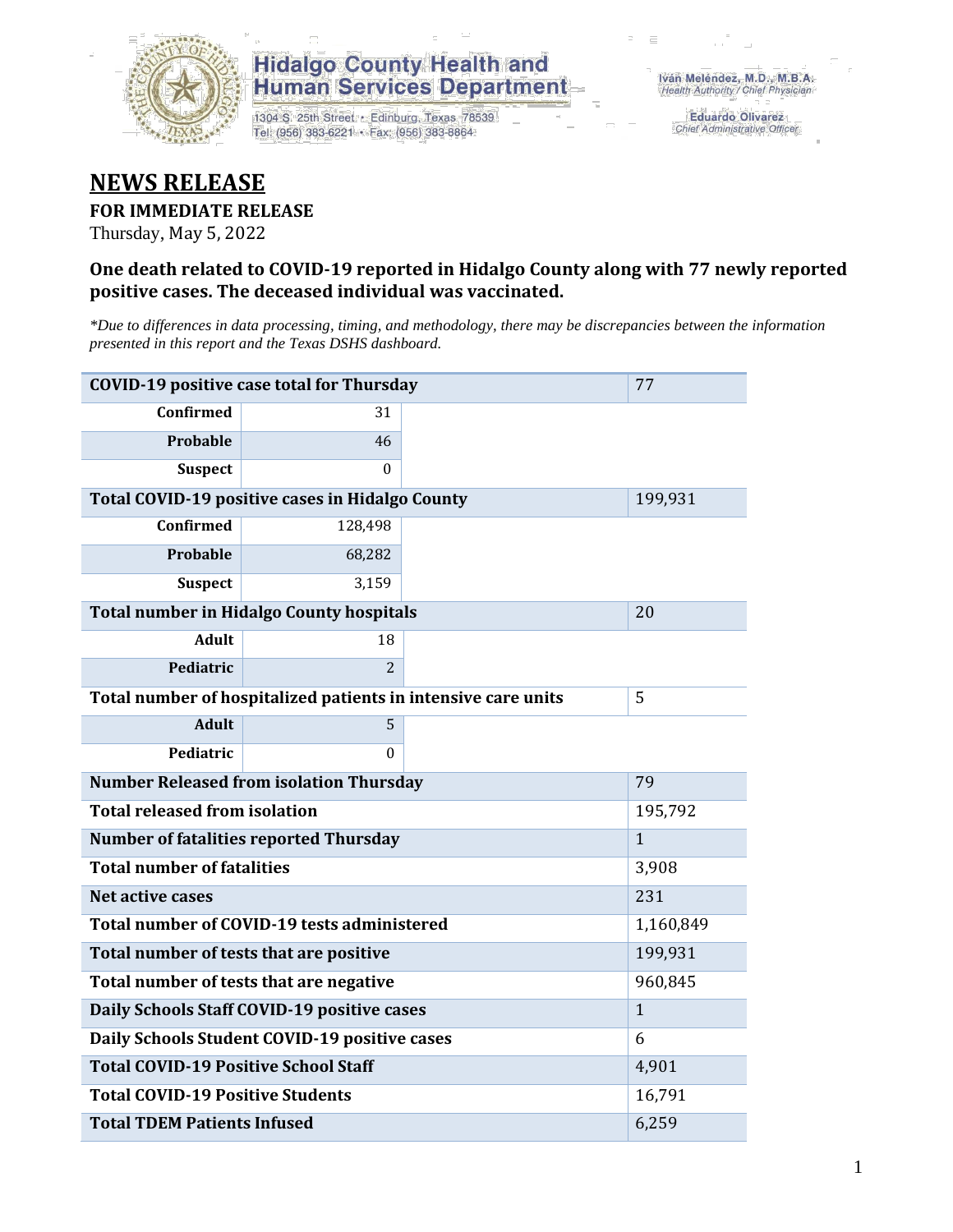

## **Hidalgo County Health and Human Services Department**

1304 S. 25th Street · Edinburg, Texas 78539 Tel: (956) 383-6221 · Fax: (956) 383-8864

Iván Meléndez, M.D., M.B.A. Health Authority / Chief Physician

> **Eduardo Olivarez** Chief Administrative Officer

*Hidalgo County uses the case status definition provided by the Texas Department of State Health Service's 2020 Epi Case Criteria Guide revised November 2020.*

- *1. Confirmed: A person who has tested positive through a molecular or PCR (oral or nasal swabs) test that looks for the presence of the virus's genetic material.*
- *2. Probable: A person who meets presumptive laboratory evidence through detection of COVID-19 by antigen test in a respiratory specimen.*
- *3. Suspect: A person who meets supported laboratory evidence through detection of specific antibodies in serum, plasma, whole body, and no prior history of being confirmed or probable case.*

*For more information of case status definition for COVID-19, please refer to:*

<https://www.dshs.state.tx.us/IDCU/investigation/epi-case-criteria-guide/2020-Epi-Case-Criteria-Guide.pdf>

| <b>Age Range</b> | <b>Number of Cases</b> |
|------------------|------------------------|
| $0 - 11$         | 18                     |
| 12-19            | 13                     |
| 20s              | 15                     |
| 30 <sub>s</sub>  | 9                      |
| 40s              | 8                      |
| 50s              | 6                      |
| 60s              | 1                      |
| $70+$            | 7                      |
| Total:           | 77                     |

#### Case Breakdown by Age Group: The death includes:

| <b>Age Range</b> |     | Gender | City           |  |
|------------------|-----|--------|----------------|--|
|                  | 70+ | Male   | <b>Mission</b> |  |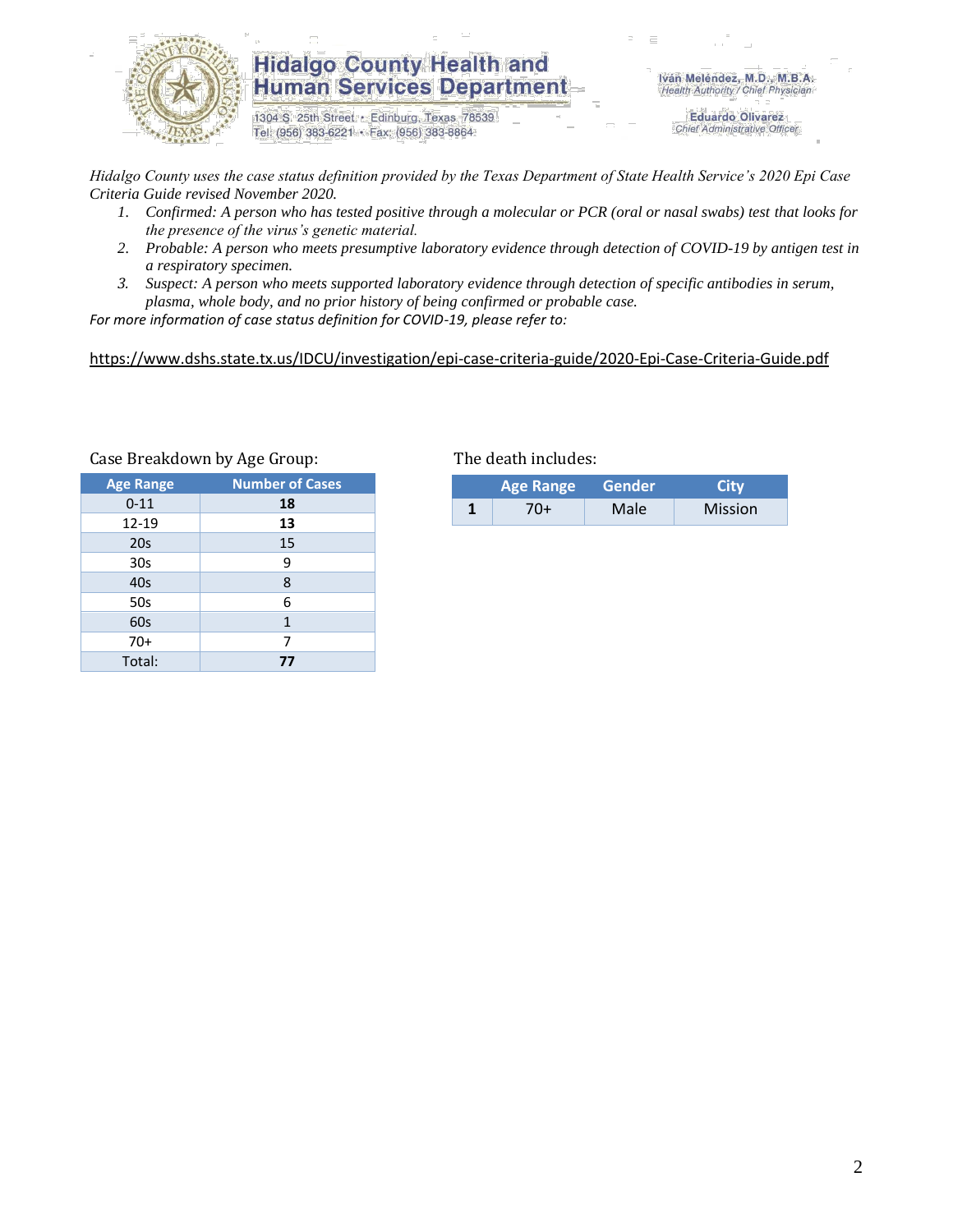

# **Hidalgo County Health and<br>Human Services Department**

1304 S. 25th Street • Edinburg, Texas 78539<br>Tel: (956) 383-6221 • Fax: (956) 383-8864

Eduardo Olivarez<br>Chief Administrative Officer

### Thursday, May 5, 2022 positive cases include:

|                         | <b>Age Range</b> | Gender | <b>City</b> |    | <b>Age Range</b> | <b>Gender</b> | <b>City</b>     |
|-------------------------|------------------|--------|-------------|----|------------------|---------------|-----------------|
| $\mathbf{1}$            | $0 - 19$         | F      | Alamo       | 40 | $0 - 19$         | F             | Mission         |
| $\mathbf{2}$            | 20s              | F      | Alamo       | 41 | $0 - 19$         | F             | Mission         |
| 3                       | 30s              | M      | Alamo       | 42 | 20s              | F             | Mission         |
| 4                       | $0 - 19$         | M      | Edinburg    | 43 | 20s              | F             | Mission         |
| 5                       | $0 - 19$         | F      | Edinburg    | 44 | 20s              | M             | <b>MISSION</b>  |
| 6                       | $0 - 19$         | F      | Edinburg    | 45 | 20s              | F             | <b>MISSION</b>  |
| $\overline{\mathbf{z}}$ | $0 - 19$         | F      | Edinburg    | 46 | 30 <sub>s</sub>  | ${\sf M}$     | Mission         |
| 8                       | $0 - 19$         | M      | Edinburg    | 47 | 30 <sub>s</sub>  | F             | Mission         |
| 9                       | $0 - 19$         | F      | Edinburg    | 48 | 40s              | $\mathsf F$   | <b>MISSION</b>  |
| 10                      | 20s              | M      | Edinburg    | 49 | 50s              | M             | Mission         |
| 11                      | 20s              | M      | Edinburg    | 50 | 50s              | ${\sf M}$     | Mission         |
| 12                      | 20s              | M      | Edinburg    | 51 | $70+$            | F             | Mission         |
| 13                      | 20s              | M      | Edinburg    | 52 | $70+$            | M             | Mission         |
| 14                      | 30s              | M      | Edinburg    | 53 | $0 - 19$         | M             | Pharr           |
| 15                      | 30s              | M      | Edinburg    | 54 | $0 - 19$         | M             | Pharr           |
| 16                      | 30s              | F      | Edinburg    | 55 | $0 - 19$         | M             | Pharr           |
| 17                      | 30s              | M      | Edinburg    | 56 | 20s              | F             | Pharr           |
| 18                      | 30s              | M      | Edinburg    | 57 | $70+$            | F             | Pharr           |
| 19                      | 40s              | M      | Edinburg    | 58 | $70+$            | F             | Pharr           |
| 20                      | 40s              | F      | Edinburg    | 59 | $70+$            | F             | Pharr           |
| 21                      | 40s              | F      | Edinburg    | 60 | $70+$            | M             | Pharr           |
| 22                      | 50s              | M      | Edinburg    | 61 | $70+$            | F             | Pharr           |
| 23                      | 50s              | F      | Edinburg    | 62 | $0 - 19$         | ${\sf M}$     | San Juan        |
| 24                      | 50s              | M      | Edinburg    | 63 | $0 - 19$         | M             | San Juan        |
| 25                      | 50s              | F      | Hidalgo     | 64 | 20s              | F             | San Juan        |
| 26                      | 40s              | F      | McAllen     | 65 | 20s              | M             | <b>SAN JUAN</b> |
| 27                      | 40s              | F      | McAllen     | 66 | 20s              | F             | <b>SAN JUAN</b> |
| 28                      | $0 - 19$         | M      | Mission     | 67 | 30 <sub>s</sub>  | F             | San Juan        |
| 29                      | $0 - 19$         | M      | Mission     | 68 | $0 - 19$         | F             | Undisclosed     |
| 30                      | $0 - 19$         | F      | Mission     | 69 | $0 - 19$         | M             | Undisclosed     |
| 31                      | $0 - 19$         | F      | Mission     | 70 | $0 - 19$         | M             | Undisclosed     |
| 32                      | $0 - 19$         | F      | Mission     | 71 | $0 - 19$         | M             | Undisclosed     |
| 33                      | $0 - 19$         | F      | Mission     | 72 | 20s              | M             | Undisclosed     |
| 34                      | $0 - 19$         | M      | Mission     | 73 | 40s              | M             | Undisclosed     |
| 35                      | $0 - 19$         | M      | Mission     | 74 | $0 - 19$         | M             | Weslaco         |